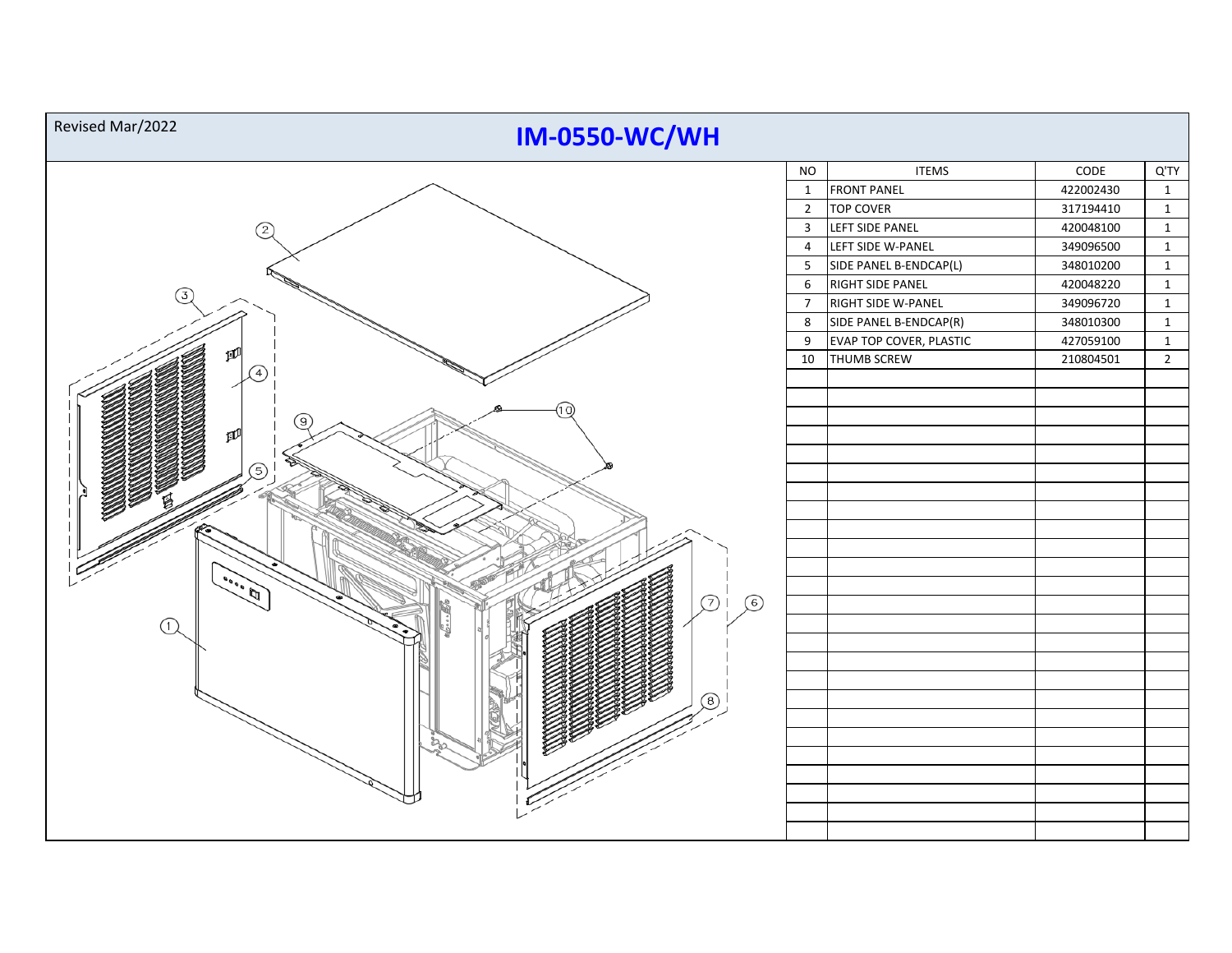| Revised Mar/2022<br><b>IM-0550-WC/WH</b> |                |                                  |           |                |  |  |  |  |
|------------------------------------------|----------------|----------------------------------|-----------|----------------|--|--|--|--|
|                                          | <b>NO</b>      | <b>ITEMS</b>                     | CODE      | Q'TY           |  |  |  |  |
|                                          | $\mathbf{1}$   | <b>BASE PLATE INSULAION</b>      | 483022200 | $\mathbf{1}$   |  |  |  |  |
|                                          | $\overline{2}$ | <b>EVAPORATOR BACK PANEL</b>     | 422002200 | $\mathbf{1}$   |  |  |  |  |
|                                          | $\mathbf{3}$   | <b>EVAPORATOR SIDE PANEL (L)</b> | 420047100 | $\mathbf{1}$   |  |  |  |  |
|                                          | $\overline{4}$ | <b>EVAPORATOR SIDE PANEL (R)</b> | 420047200 | $\mathbf{1}$   |  |  |  |  |
|                                          | 5              | SUPPORT, COMPRESSOR              | 320593600 | $\mathbf{1}$   |  |  |  |  |
|                                          | 6              | FRONT SIDE FRAME (R)             | 348010510 | $\mathbf{1}$   |  |  |  |  |
|                                          | $\overline{7}$ | SIDE TOP FRAME (L)               | 348010700 | $\mathbf{1}$   |  |  |  |  |
|                                          | 8              | SIDE TOP FRAME (R)               | 348011800 | $\mathbf{1}$   |  |  |  |  |
|                                          | 9              | SIDE REAR FRAME(L)               | 348010600 | $\mathbf{1}$   |  |  |  |  |
|                                          | 10             | <b>REAR TOP FRAME</b>            | 348010900 | $\mathbf{1}$   |  |  |  |  |
|                                          | 11             | <b>BACK PANEL</b>                | 349097510 | $\mathbf{1}$   |  |  |  |  |
| 7<br>(16                                 | 12             | <b>WATER LEVEL PROBE HOLDER</b>  | 339014100 | $\mathbf{1}$   |  |  |  |  |
| (10)<br>15)                              | 13             | SELF-TAPING SCREW                | MTCX0816R | $\overline{2}$ |  |  |  |  |
| ⊚                                        | 14             | <b>MACHINE SCREW</b>             | MFCX0820R | $\mathbf{1}$   |  |  |  |  |
| (11)<br>(12)                             | 15             | SUPPORT, CONDENSER               | 301179000 | $\mathbf{1}$   |  |  |  |  |
|                                          | 16             | <b>BACK PANEL</b>                | 349097610 | $\mathbf{1}$   |  |  |  |  |
|                                          | 17             | <b>WATER PUMP HOLDER</b>         | 301181000 | $\mathbf{1}$   |  |  |  |  |
| 2                                        | 18             | <b>THUMB SCREW</b>               | 210804501 | $\overline{2}$ |  |  |  |  |
| Ò<br>Ø                                   |                |                                  |           |                |  |  |  |  |
|                                          |                |                                  |           |                |  |  |  |  |
|                                          |                |                                  |           |                |  |  |  |  |
| (8)                                      |                |                                  |           |                |  |  |  |  |
| ۰                                        |                |                                  |           |                |  |  |  |  |
| 14<br>٠                                  |                |                                  |           |                |  |  |  |  |
|                                          |                |                                  |           |                |  |  |  |  |
|                                          |                |                                  |           |                |  |  |  |  |
|                                          |                |                                  |           |                |  |  |  |  |
| 3                                        |                |                                  |           |                |  |  |  |  |
|                                          |                |                                  |           |                |  |  |  |  |
| $\frac{4}{1}$                            |                |                                  |           |                |  |  |  |  |
| 5                                        |                |                                  |           |                |  |  |  |  |
|                                          |                |                                  |           |                |  |  |  |  |
|                                          |                |                                  |           |                |  |  |  |  |
| 6                                        |                |                                  |           |                |  |  |  |  |
|                                          |                |                                  |           |                |  |  |  |  |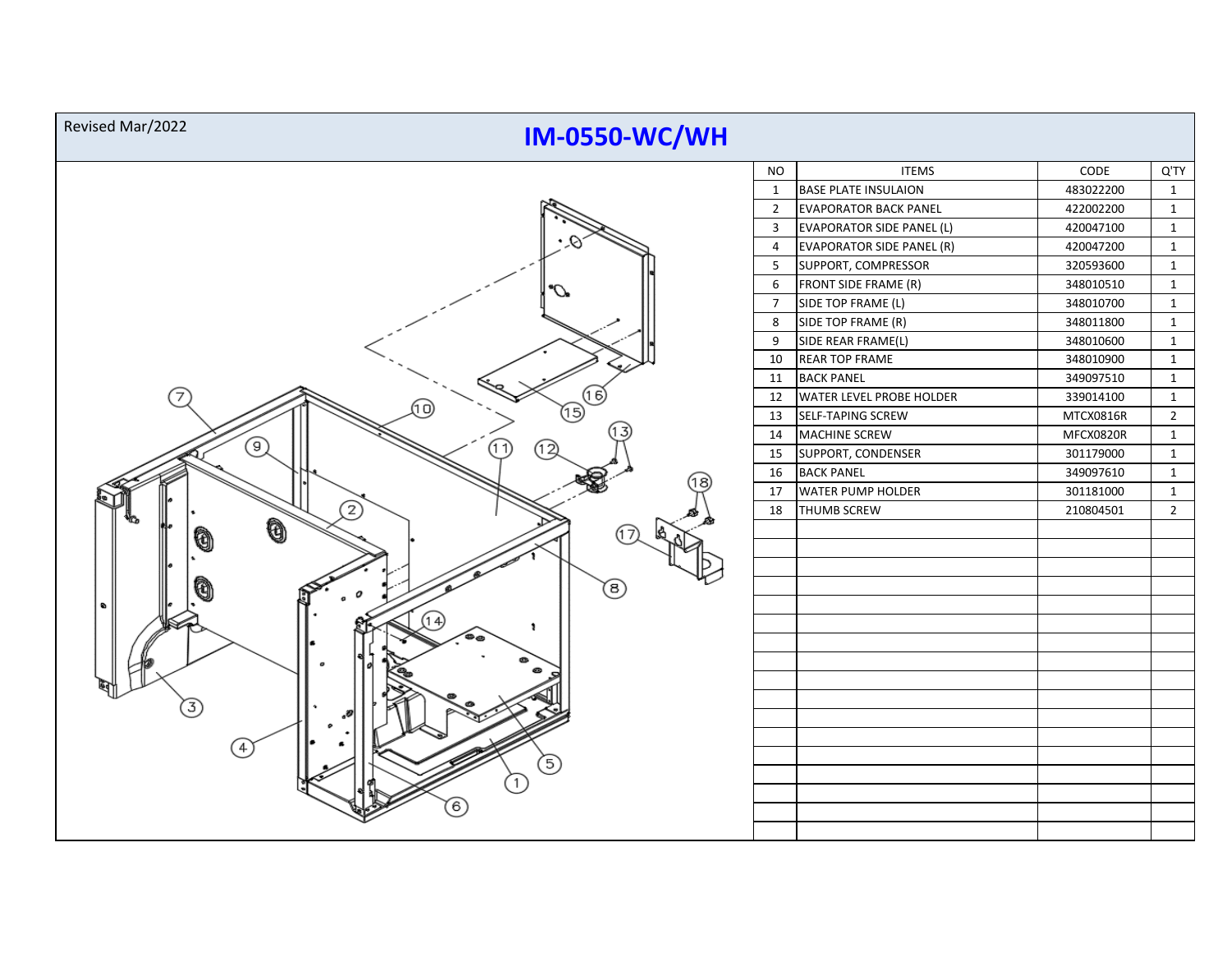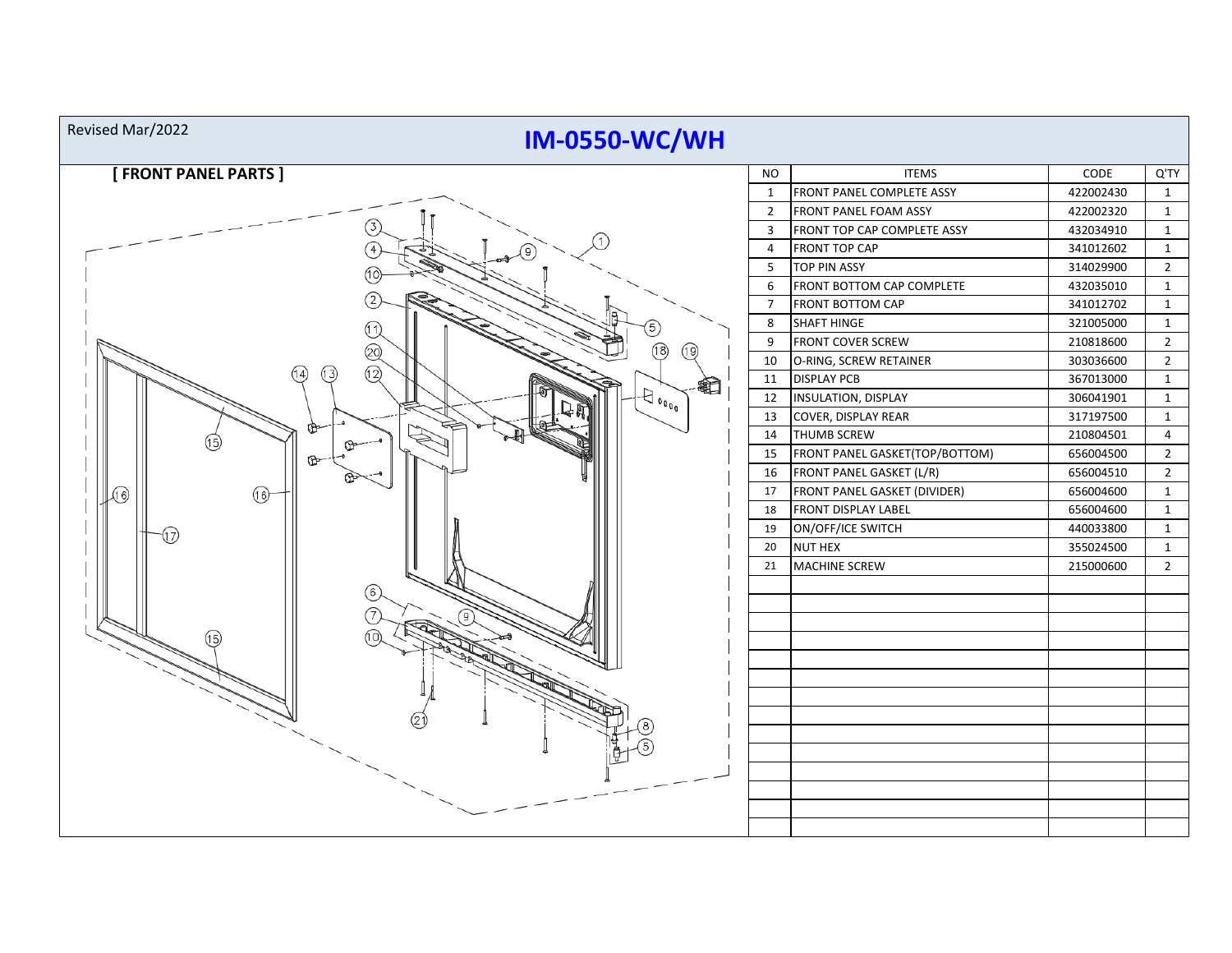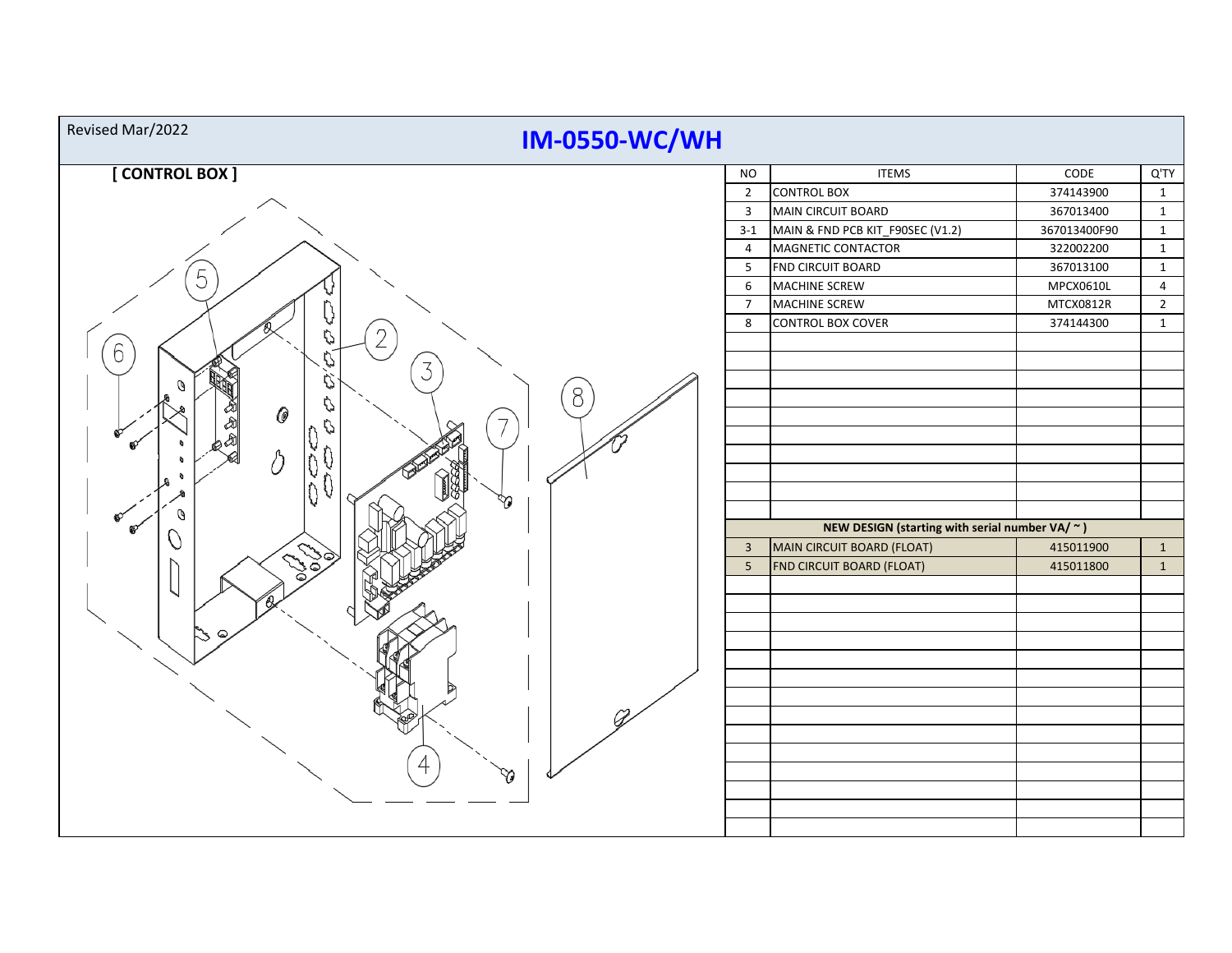## **IM-0550-WC/WH** Revised June/2022





|  | NO             | <b>ITEMS</b>                  | CODE      | Q'TY           |
|--|----------------|-------------------------------|-----------|----------------|
|  | 1              | WATER INLET VALVE ASSY        | 469003020 | 1              |
|  | $\overline{2}$ | WATER INLET HOSE ASSY         | 469002810 | $\mathbf{1}$   |
|  | 3              | STRAIGHT ADAPTOR (3/8")       | 398016500 | 2              |
|  | 4              | <b>WATER INLET VALVE</b>      | 340027500 | 1              |
|  | 5              | <b>BAND SPRING 17</b>         | 203003200 | 1              |
|  | 6              | <b>BRAIDED SILICONE HOSE</b>  | 229027800 | 1              |
|  | 7              | <b>BAND SPRING 17</b>         | 203003200 | 1              |
|  | 8              | TUBE TO HOSE STEM             | 398014200 | 2              |
|  | 9              | EQUAL ELBOW                   | 398012000 | 1              |
|  | 10             | SUPPORT WATER INLET VALVE     | 301173610 | 1              |
|  | 11             | O-RING(AN110)                 | 303036400 | 1              |
|  | 12             | LOCKING CLIP 3/8"             | 224002000 | 5              |
|  | 13             | MACHINE SCREW (M4x8)          | MTCX0816R | $\overline{2}$ |
|  | 14             | MACHINE SCREW (M4x8)          | MTCX0816R | 4              |
|  | 15             | DRAIN SOCKET (NPT 3/4" - ø20) | 215013400 | $\mathbf{1}$   |
|  | 16             | WATER INLET SOCKET (3/8" NPT) | 215018700 | $\mathbf{1}$   |
|  | 17             | <b>WATER IN-OUT BRACKET</b>   | N/A       |                |
|  | 18             | <b>STEM ELBOW</b>             | 398013801 | 2              |
|  | 19             | PE TUBE (OD 3/8")             | 229013500 | 1              |
|  | 20             | PIPE INSULATION (ID 10, t5)   | 306009000 | $\mathbf{1}$   |
|  |                |                               |           |                |
|  |                |                               |           |                |
|  |                |                               |           |                |
|  |                |                               |           |                |
|  |                |                               |           |                |
|  |                |                               |           |                |
|  |                |                               |           |                |
|  |                |                               |           |                |
|  |                |                               |           |                |
|  |                |                               |           |                |
|  |                |                               |           |                |
|  |                |                               |           |                |
|  |                |                               |           |                |
|  |                |                               |           |                |
|  |                |                               |           |                |
|  |                |                               |           |                |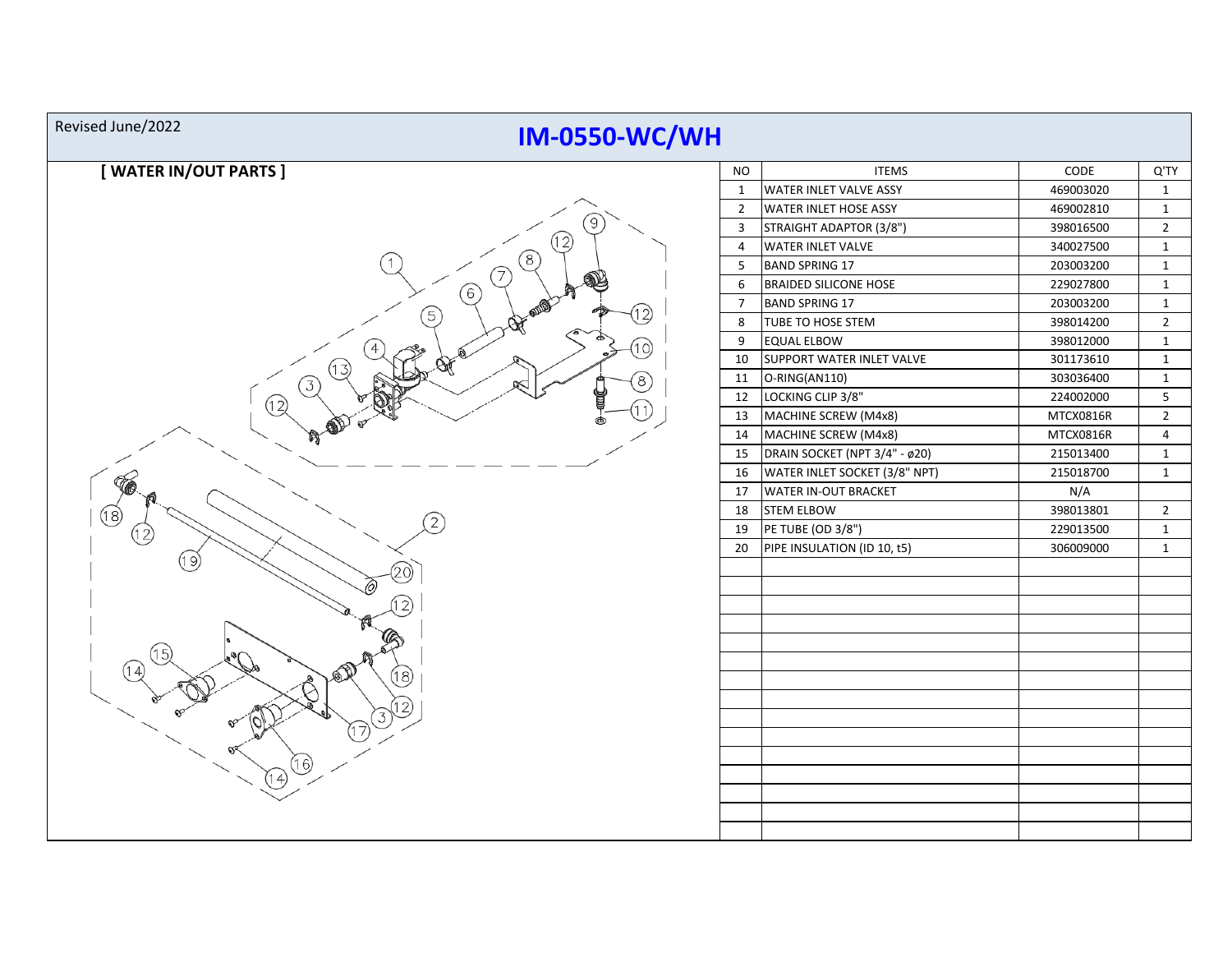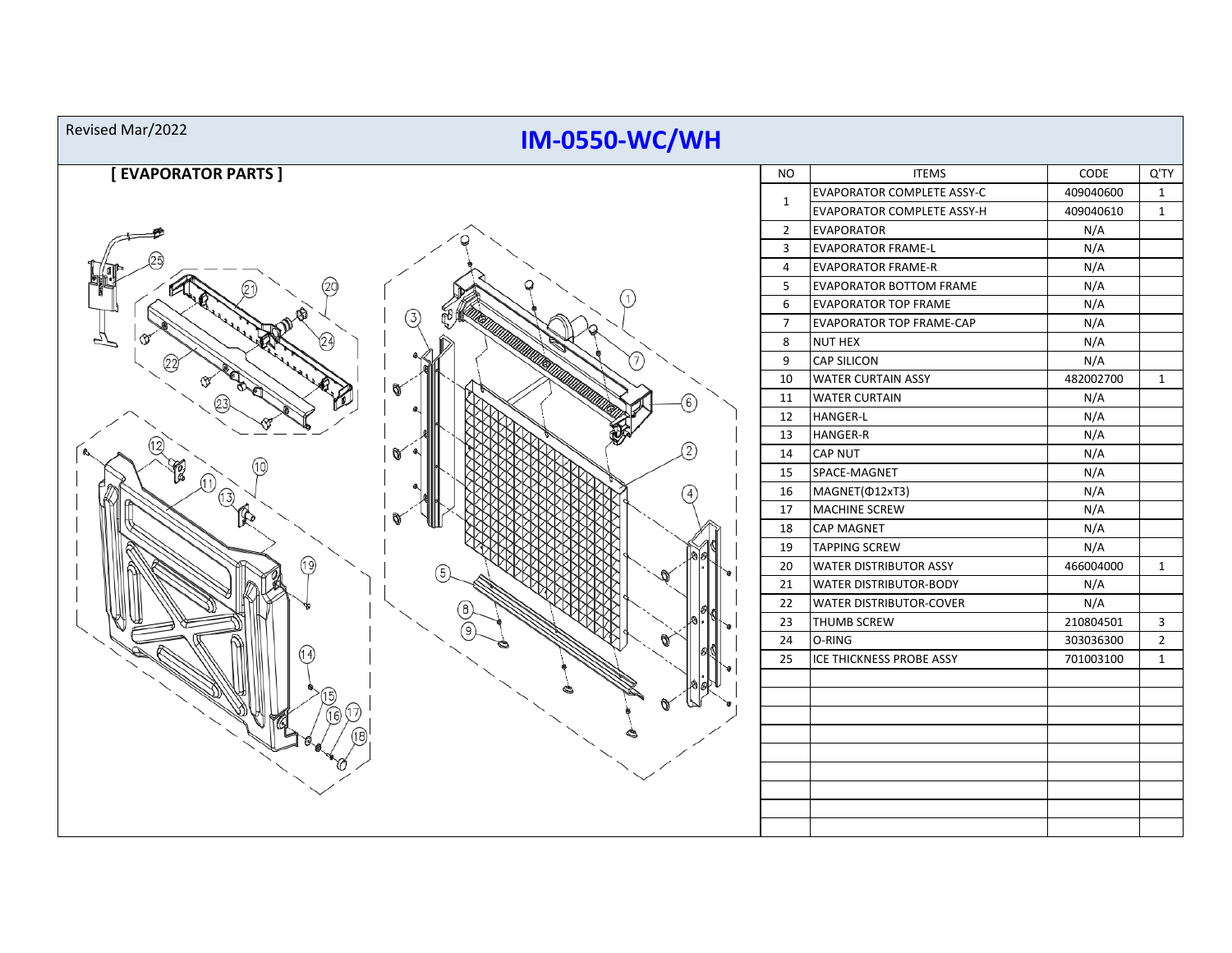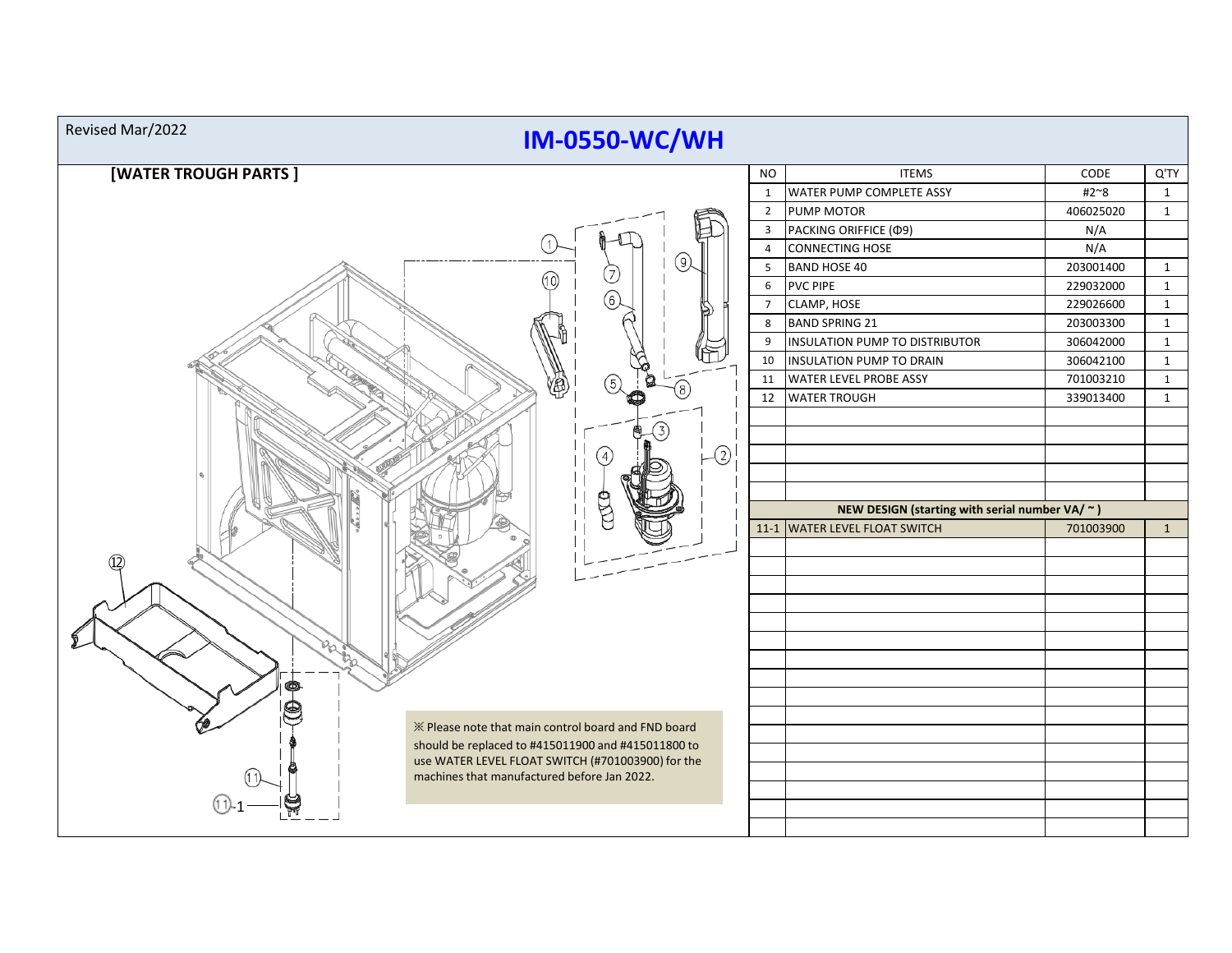